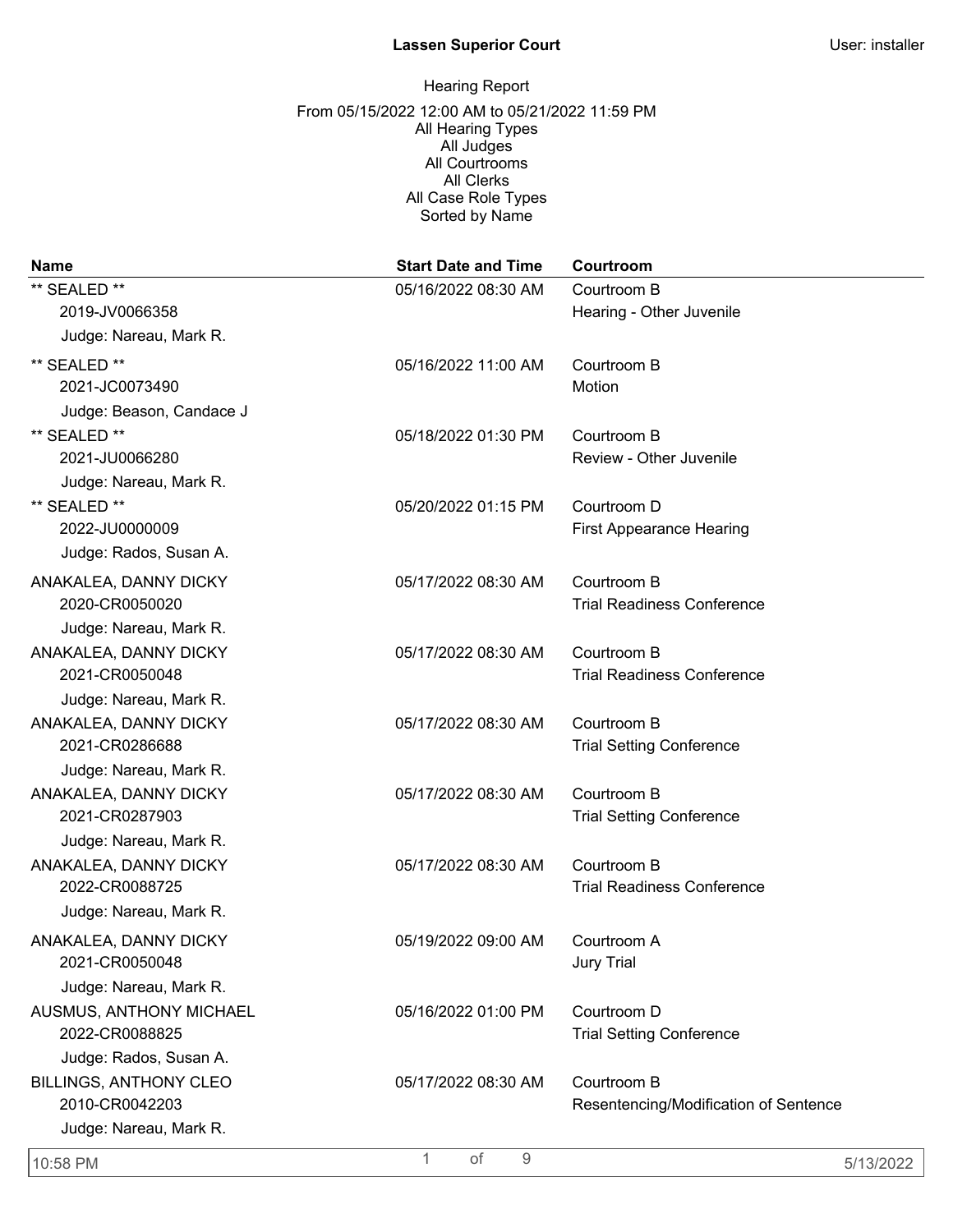| <b>Name</b>                       | <b>Start Date and Time</b> | Courtroom                       |
|-----------------------------------|----------------------------|---------------------------------|
| <b>BISBING, KENNETH ELAM III</b>  | 05/16/2022 01:00 PM        | Courtroom D                     |
| 2021-CR0289857                    |                            | <b>Trial Setting Conference</b> |
| Judge: Rados, Susan A.            |                            |                                 |
| <b>BISBING, KENNETH ELAM III</b>  | 05/16/2022 01:00 PM        | Courtroom D                     |
| 2021-CR0289858                    |                            | <b>Trial Setting Conference</b> |
| Judge: Rados, Susan A.            |                            |                                 |
| <b>BRADLEY, JOHN KEEGAN EINER</b> | 05/18/2022 08:30 AM        | Courtroom B                     |
| 2017-CR0047878                    |                            | <b>PX Setting</b>               |
| Judge: Nareau, Mark R.            |                            |                                 |
| BRADLEY, JOHN KEEGAN EINER        | 05/18/2022 01:00 PM        | Courtroom B                     |
| 2017-CR0047878                    |                            | <b>PX Hearing</b>               |
| Judge: Nareau, Mark R.            |                            |                                 |
| BROWN, DAVID EDWARD               | 05/16/2022 01:00 PM        | Courtroom D                     |
| 2022-CR0088763                    |                            | <b>Trial Setting Conference</b> |
| Judge: Rados, Susan A.            |                            |                                 |
| CHANDLER, MICHAEL BRIAN           | 05/18/2022 08:30 AM        | Courtroom B                     |
| 2021-CR0050404                    |                            | <b>PX Setting</b>               |
| Judge: Nareau, Mark R.            |                            |                                 |
| COLE-LEONARD, DYANNE CHRISTINE    | 05/16/2022 01:00 PM        | Courtroom D                     |
| 2021-CR0050123                    |                            | <b>Trial Setting Conference</b> |
| Judge: Rados, Susan A.            |                            |                                 |
| COPE, KEIGAN CHARLES              | 05/18/2022 08:30 AM        | Courtroom B                     |
| 2021-CR0050262                    |                            | <b>PX Setting</b>               |
| Judge: Nareau, Mark R.            |                            |                                 |
| <b>COUNTY OF LASSEN</b>           | 05/19/2022 01:00 PM        | Courtroom D                     |
| 2013-FL0059702                    |                            | <b>OSC Hearing</b>              |
| Judge: Rados, Susan A.            |                            |                                 |
| <b>COUNTY OF LASSEN DCSS</b>      | 05/19/2022 01:00 PM        | Courtroom D                     |
| 2017-FL0060501                    |                            | <b>OSC Hearing</b>              |
| Judge: Rados, Susan A.            |                            |                                 |
| <b>COUNTY OF SHASTA</b>           | 05/19/2022 01:00 PM        | Courtroom D                     |
| 2017-FL0060501                    |                            | <b>OSC Hearing</b>              |
| Judge: Rados, Susan A.            |                            |                                 |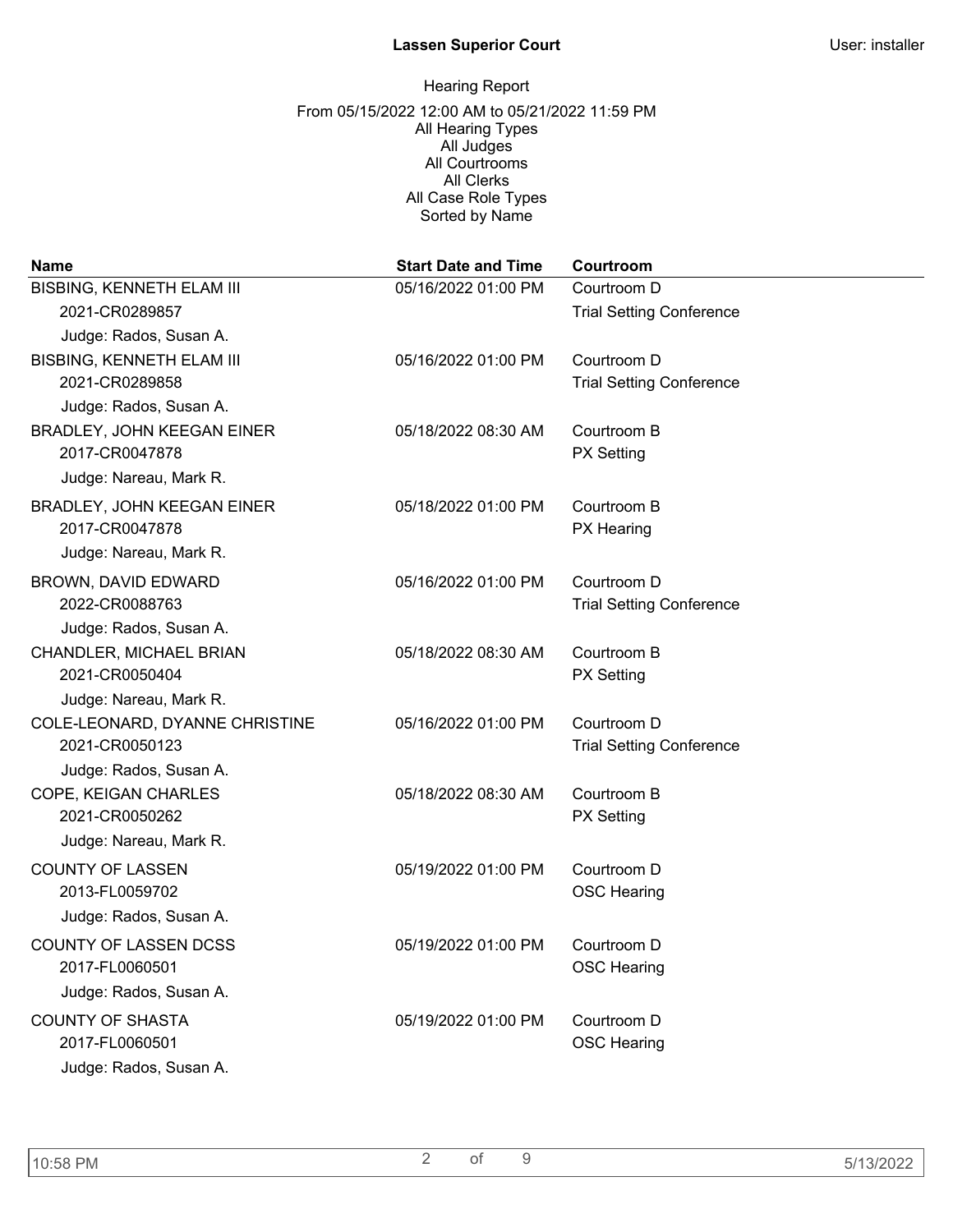| <b>Name</b><br><b>CURL, ORIN WAYNE</b><br>2021-CR0050557<br>Judge: Nareau, Mark R.                  | <b>Start Date and Time</b><br>05/17/2022 08:30 AM | Courtroom<br>Courtroom B<br><b>OSC Hearing</b>              |
|-----------------------------------------------------------------------------------------------------|---------------------------------------------------|-------------------------------------------------------------|
| CUTLER, COREY JAY<br>2020-CR0076207<br>Judge: Nareau, Mark R.                                       | 05/17/2022 08:30 AM                               | Courtroom B<br><b>Trial Setting Conference</b>              |
| CUTLER, COREY JAY<br>2021-CR0050069<br>Judge: Nareau, Mark R.                                       | 05/17/2022 08:30 AM                               | Courtroom B<br><b>Trial Setting Conference</b>              |
| CUTLER, COREY JAY<br>2021-CR0050104<br>Judge: Nareau, Mark R.                                       | 05/17/2022 08:30 AM                               | Courtroom B<br><b>Trial Setting Conference</b>              |
| CUTLER, COREY JAY<br>2021-CR0050244<br>Judge: Nareau, Mark R.                                       | 05/17/2022 08:30 AM                               | Courtroom B<br><b>Trial Setting Conference</b>              |
| Dai, Zhipeng<br>2022-TR0290577                                                                      | 05/16/2022 08:00 AM                               | <b>Traffic Tickets</b><br>Trial by Declaration: Return Date |
| Judge: Unassigned<br>DENISENKO, NIKOLAY ALEXSANDROVICH<br>2021-TR0289693                            | 05/16/2022 08:00 AM                               | <b>Traffic Tickets</b><br>Trial by Declaration: Return Date |
| Judge: Rados, Susan A.<br>DREVES, DAVID CODY<br>2021-CR0050574                                      | 05/16/2022 04:00 PM                               | Courtroom D<br>Arraignment on Complaint/Citation            |
| Judge: Rados, Susan A.<br>FINKS, KENNETH WADE<br>2021-CR0050282                                     | 05/17/2022 08:30 AM                               | Courtroom B<br><b>OSC Hearing</b>                           |
| Judge: Nareau, Mark R.<br>FINNIGAN, JAMES JOSEPH<br>2021-CR0023233                                  | 05/18/2022 08:30 AM                               | Courtroom B<br><b>Disposition Conference</b>                |
| Judge: Nareau, Mark R.<br><b>GARCIA, MIRANDA NICOLE</b><br>2020-CR0019310<br>Judge: Nareau, Mark R. | 05/18/2022 08:30 AM                               | Courtroom B<br><b>PX Setting</b>                            |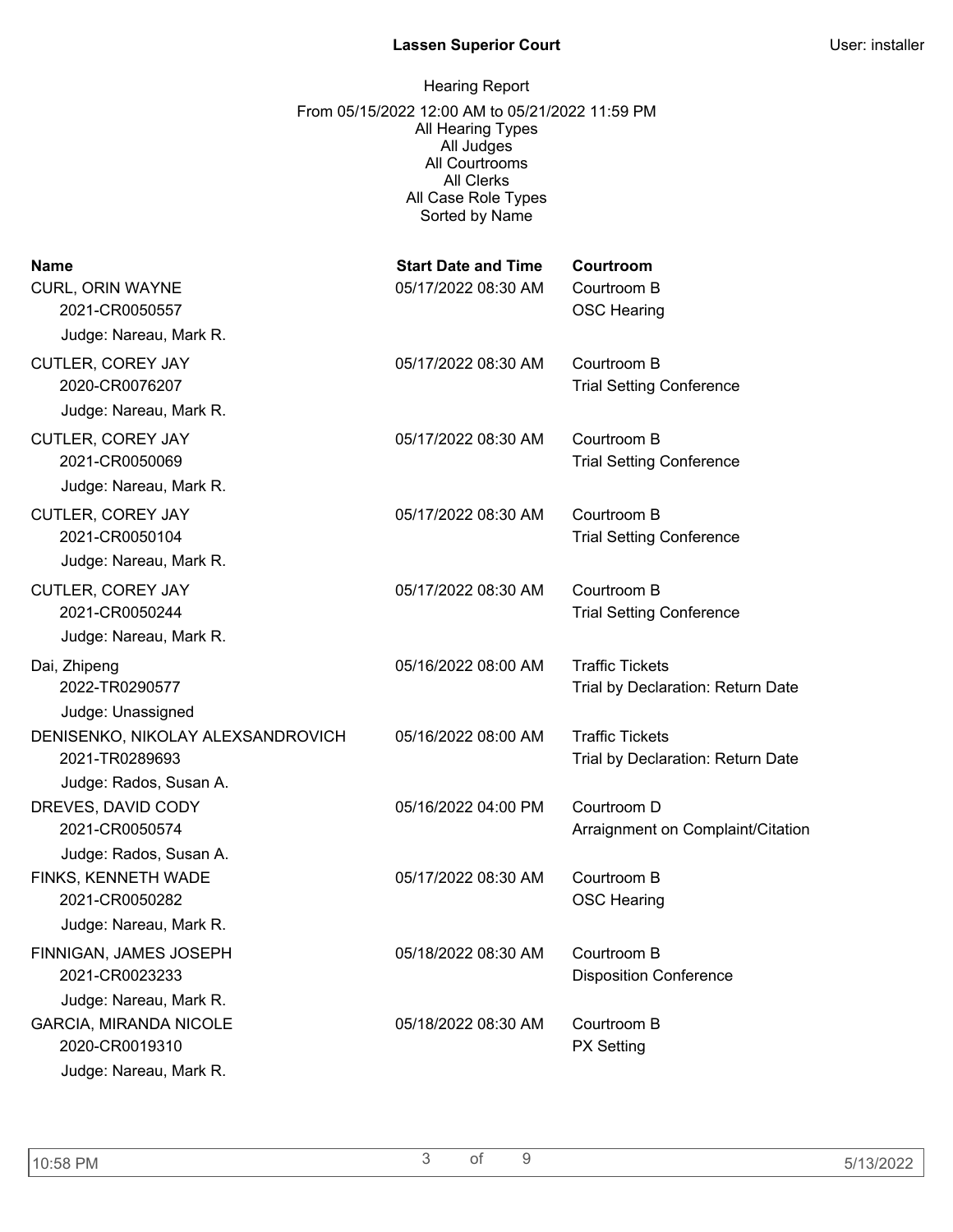| <b>Name</b><br><b>GARCIA, MIRANDA NICOLE</b><br>2020-CR0019310<br>Judge: Nareau, Mark R. | <b>Start Date and Time</b><br>05/18/2022 01:30 PM | Courtroom<br>Courtroom B<br><b>PX Hearing</b>     |
|------------------------------------------------------------------------------------------|---------------------------------------------------|---------------------------------------------------|
| <b>GARCIA, STACEY LEE</b><br>2020-CR0019343<br>Judge: Nareau, Mark R.                    | 05/17/2022 08:30 AM                               | Courtroom B<br><b>Trial Readiness Conference</b>  |
| Garner, Gregory Denver<br>2022-FL0061211<br>Judge: Rados, Susan A.                       | 05/17/2022 01:00 PM                               | Courtroom D<br>RFO/Motion re DV Restraining Order |
| <b>GLENN, VICTORIA LYNN</b><br>2021-CR0050567<br>Judge: Rados, Susan A.                  | 05/16/2022 08:30 AM                               | Courtroom D<br>Arraignment on Complaint/Citation  |
| GOMEZ, YANETH<br>2018-FL0060682<br>Judge: Rados, Susan A.                                | 05/19/2022 01:00 PM                               | Courtroom D<br><b>OSC Hearing</b>                 |
| <b>GRAY, JERRY S</b><br>2022-CR0088874<br>Judge: Nareau, Mark R.                         | 05/18/2022 08:30 AM                               | Courtroom B<br><b>PX Setting</b>                  |
| <b>GRAY, JERRY S</b><br>2022-CR0088874<br>Judge: Nareau, Mark R.                         | 05/18/2022 01:30 PM                               | Courtroom B<br><b>PX Hearing</b>                  |
| <b>GRAY, JERRY SHELLY</b><br>2021-CR0076220<br>Judge: Moody, Robert F.                   | 05/18/2022 08:30 AM                               | Courtroom B<br><b>Violation of PRCS</b>           |
| HERNANDEZ, DAVID GARCIA<br>2021-CR0023387<br>Judge: Nareau, Mark R.                      | 05/18/2022 08:30 AM                               | Courtroom B<br><b>PX Setting</b>                  |
| HERNANDEZ, DAVID GARCIA<br>2021-CR0023387<br>Judge: Nareau, Mark R.                      | 05/18/2022 01:30 PM                               | Courtroom B<br>PX Hearing                         |
| <b>KEEGAN, STACY LYNETTE</b><br>2021-CR0289471<br>Judge: Rados, Susan A.                 | 05/16/2022 01:00 PM                               | Courtroom D<br><b>Trial Setting Conference</b>    |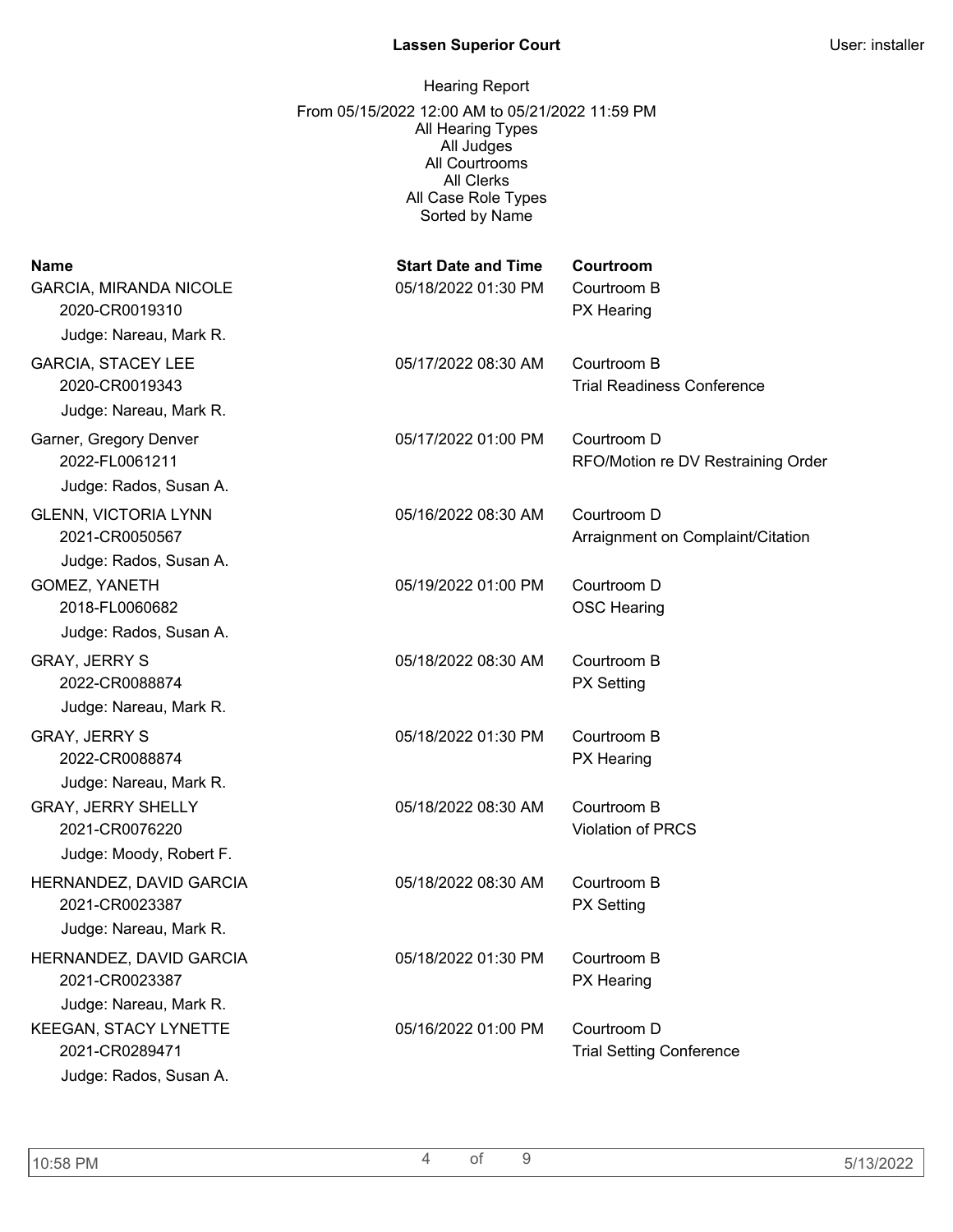| <b>Name</b><br><b>KELLY, BRYCE DANIEL</b><br>2022-CR0088671<br>Judge: Nareau, Mark R. | <b>Start Date and Time</b><br>05/18/2022 08:30 AM | Courtroom<br>Courtroom B<br><b>PX Setting</b>        |
|---------------------------------------------------------------------------------------|---------------------------------------------------|------------------------------------------------------|
| <b>KELTNER, DANIEL STEVEN</b><br>2017-FL0060501<br>Judge: Rados, Susan A.             | 05/19/2022 01:00 PM                               | Courtroom D<br><b>OSC Hearing</b>                    |
| KELTNER, ETHAN JACKSON<br>2017-FL0060501<br>Judge: Rados, Susan A.                    | 05/19/2022 01:00 PM                               | Courtroom D<br><b>OSC Hearing</b>                    |
| KINNEE, CALVIN ERROL<br>2019-CR0048875<br>Judge: Nareau, Mark R.                      | 05/17/2022 08:30 AM                               | Courtroom B<br>Resentencing/Modification of Sentence |
| KOHNKE, BRANDY<br>2021-CR0050351<br>Judge: Rados, Susan A.                            | 05/16/2022 08:30 AM                               | Courtroom D<br><b>Trial Setting Conference</b>       |
| KOHNKE, BRANDY LYNN<br>2021-CR0050520<br>Judge: Rados, Susan A.                       | 05/16/2022 08:30 AM                               | Courtroom D<br>Arraignment on Complaint/Citation     |
| <b>LASSEN COUNTY DCSS</b><br>2018-FL0060682<br>Judge: Rados, Susan A.                 | 05/19/2022 01:00 PM                               | Courtroom D<br><b>OSC Hearing</b>                    |
| LEE, JIMMY WAYNE<br>2020-CR0023155<br>Judge: Nareau, Mark R.                          | 05/17/2022 08:30 AM                               | Courtroom B<br>Violation of Probation                |
| LEE, JIMMY WAYNE<br>2021-CR0023295<br>Judge: Nareau, Mark R.                          | 05/17/2022 08:30 AM                               | Courtroom B<br>Violation of Probation                |
| LUCATERO, ARMANDO<br>2018-CR0048666<br>Judge: Nareau, Mark R.                         | 05/17/2022 08:30 AM                               | Courtroom B<br>Resentencing/Modification of Sentence |
| MAYFIELD, DAISY MARIE<br>2020-CR0050006<br>Judge: Nareau, Mark R.                     | 05/17/2022 08:30 AM                               | Courtroom B<br><b>PX Setting</b>                     |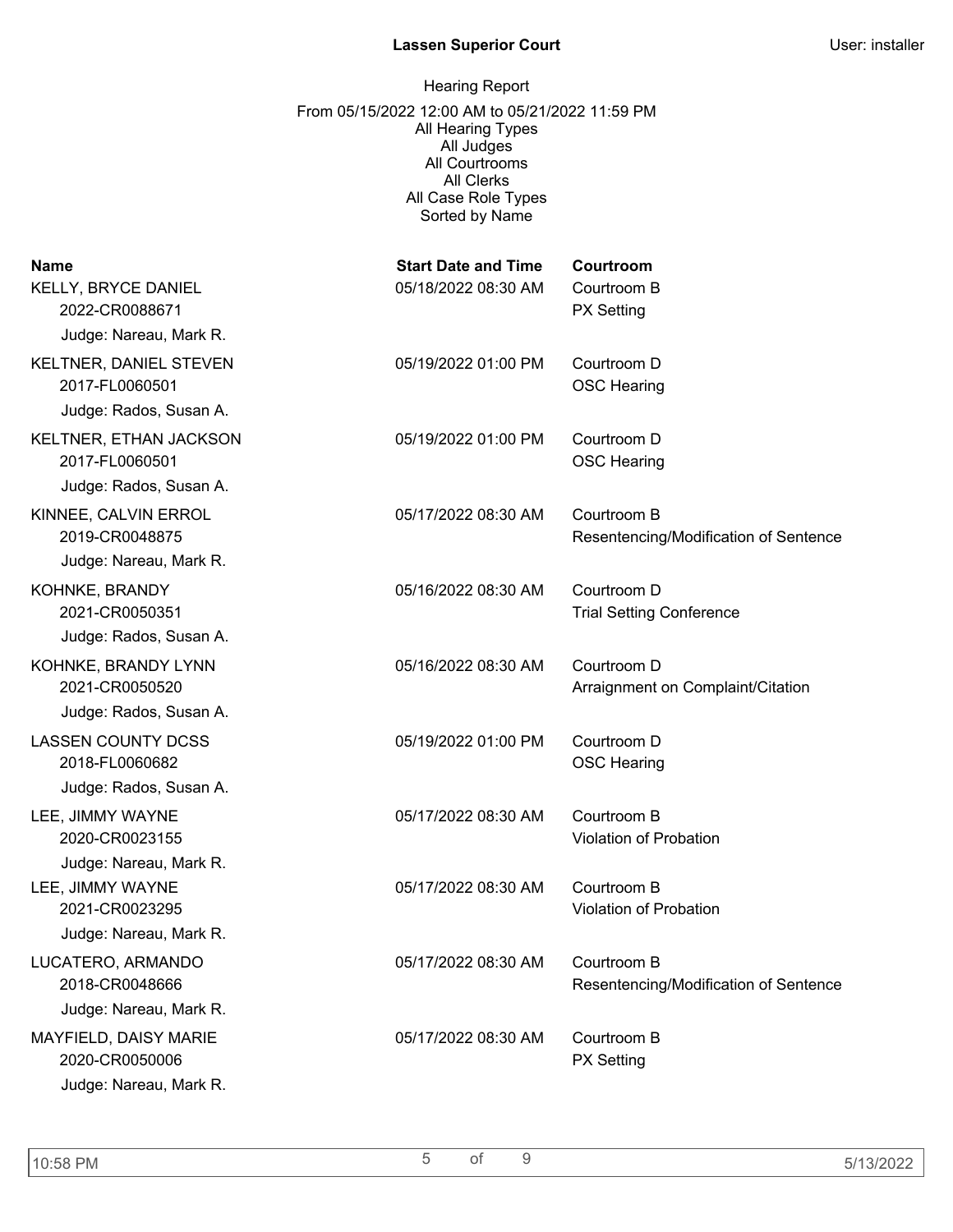| <b>Name</b><br>MAYFIELD, DAISY MARIE<br>2021-CR0050447          | <b>Start Date and Time</b><br>05/17/2022 08:30 AM | Courtroom<br>Courtroom B<br><b>PX Setting</b>  |
|-----------------------------------------------------------------|---------------------------------------------------|------------------------------------------------|
| Judge: Nareau, Mark R.                                          |                                                   |                                                |
| MICONE, BRANDON LEE<br>2019-CR0049365                           | 05/18/2022 08:30 AM                               | Courtroom B<br><b>Trial Setting Conference</b> |
| Judge: Nareau, Mark R.<br>MICONE, BRANDON LEE<br>2022-CR0088723 | 05/18/2022 08:30 AM                               | Courtroom B<br><b>Trial Setting Conference</b> |
| Judge: Nareau, Mark R.                                          |                                                   |                                                |
| MICONE, BRANDON LEE<br>2022-CR0088748                           | 05/18/2022 08:30 AM                               | Courtroom B<br><b>Trial Setting Conference</b> |
| Judge: Nareau, Mark R.                                          |                                                   |                                                |
| MICONE, BRANDON LEE<br>2022-CR0088758                           | 05/18/2022 08:30 AM                               | Courtroom B<br><b>PX Hearing</b>               |
| Judge: Nareau, Mark R.                                          |                                                   |                                                |
| MICONE, BRANDON LEE<br>2022-CR0088759                           | 05/18/2022 08:30 AM                               | Courtroom B<br><b>PX Hearing</b>               |
| Judge: Nareau, Mark R.                                          |                                                   |                                                |
| MICONE, BRANDON LEE<br>2022-CR0088758                           | 05/18/2022 01:00 PM                               | Courtroom B<br><b>PX Hearing</b>               |
| Judge: Nareau, Mark R.                                          |                                                   |                                                |
| MICONE, BRANDON LEE<br>2022-CR0088759                           | 05/18/2022 01:00 PM                               | Courtroom B<br><b>PX Hearing</b>               |
| Judge: Nareau, Mark R.                                          |                                                   |                                                |
| Miller, James Malvin Jr<br>2022-CR0088669                       | 05/18/2022 08:30 AM                               | Courtroom B<br><b>PX Setting</b>               |
| Judge: Nareau, Mark R.                                          |                                                   |                                                |
| MILLER, SAMANTHA ANNE<br>2020-CR0049882                         | 05/18/2022 08:30 AM                               | Courtroom B<br><b>PX Setting</b>               |
| Judge: Nareau, Mark R.                                          |                                                   |                                                |
| MILLER, SAMANTHA ANNE<br>2020-CR0049882                         | 05/18/2022 01:30 PM                               | Courtroom B<br>PX Hearing                      |
| Judge: Nareau, Mark R.                                          |                                                   |                                                |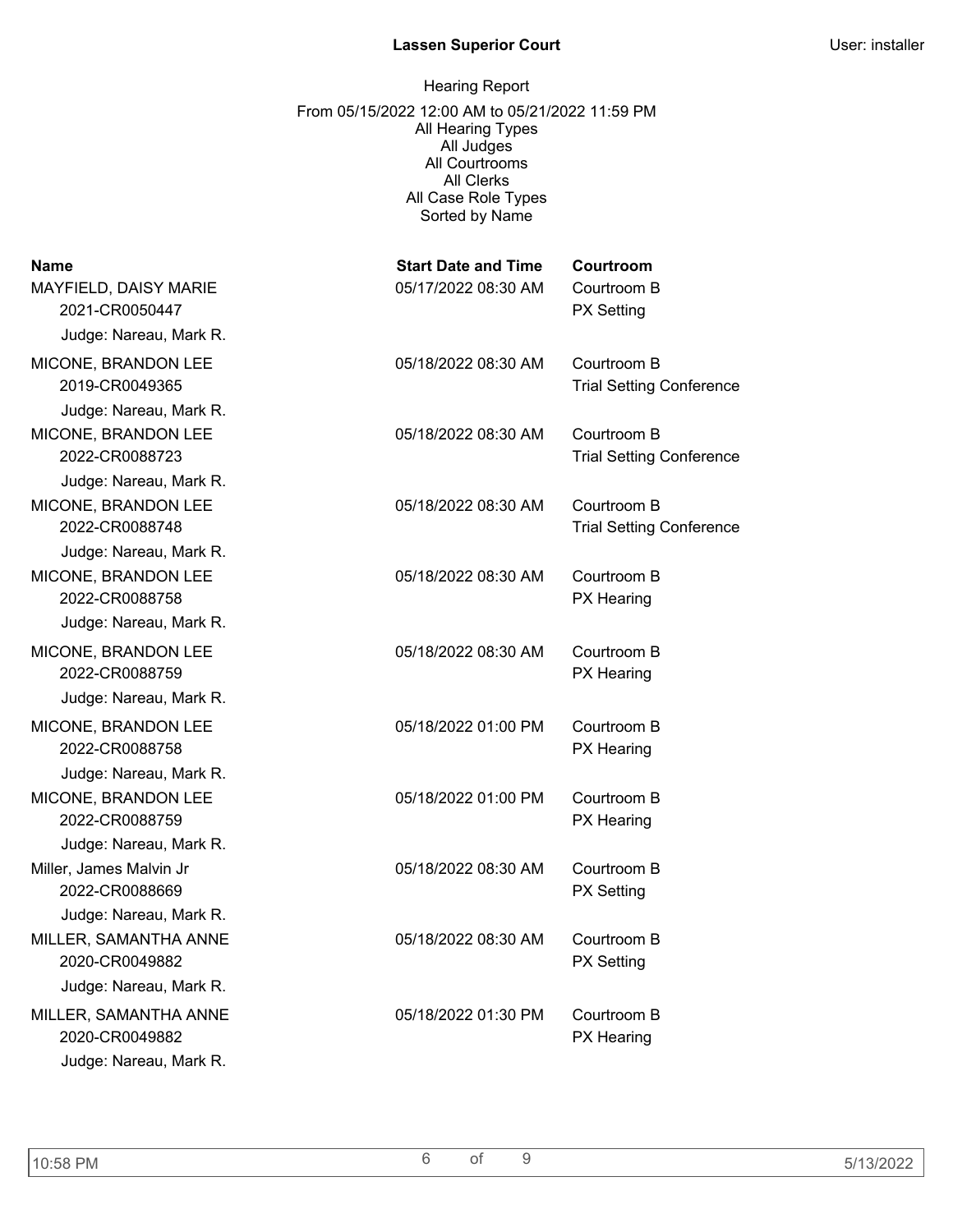| <b>Name</b><br>NEWSOM, JENNIFER LEIGH<br>2017-FL0060501<br>Judge: Rados, Susan A.            | <b>Start Date and Time</b><br>05/19/2022 01:00 PM | Courtroom<br>Courtroom D<br><b>OSC Hearing</b>   |
|----------------------------------------------------------------------------------------------|---------------------------------------------------|--------------------------------------------------|
| O'DONNELL, KEVIN GREGORY<br>2022-CR0088718<br>Judge: Nareau, Mark R.                         | 05/16/2022 01:00 PM                               | Courtroom D<br><b>Trial Setting Conference</b>   |
| Otten, William Christopher<br>2022-CR0088691<br>Judge: Nareau, Mark R.                       | 05/18/2022 08:30 AM                               | Courtroom B<br><b>PX Setting</b>                 |
| Otten, William Christopher<br>2022-CR0088691<br>Judge: Nareau, Mark R.                       | 05/18/2022 01:30 PM                               | Courtroom B<br>PX Hearing                        |
| PLASENCIA, VIRGINIA<br>2021-CR0050563<br>Judge: Nareau, Mark R.                              | 05/17/2022 08:30 AM                               | Courtroom B<br><b>OSC Hearing</b>                |
| PORTILLO, VANILLO DARIO<br>2021-CR0050174<br>Judge: Nareau, Mark R.                          | 05/17/2022 08:30 AM                               | Courtroom B<br>Sentencing                        |
| PORTILLO, VANILLO DARIO<br>2021-CR0050611                                                    | 05/17/2022 08:30 AM                               | Courtroom B<br>Sentencing                        |
| Judge: Nareau, Mark R.<br>ROSS, BRENT THOMAS<br>2022-CR0088762                               | 05/16/2022 01:00 PM                               | Courtroom D<br><b>Trial Setting Conference</b>   |
| Judge: Rados, Susan A.<br>SENAVSKY, NIKOLAS SIAK<br>2021-CR0050526<br>Judge: Nareau, Mark R. | 05/17/2022 11:00 AM                               | Courtroom B<br><b>Trial Readiness Conference</b> |
| SHORT, EDDIE LAYNE<br>2021-CR0288805                                                         | 05/16/2022 01:00 PM                               | Courtroom D<br><b>Trial Setting Conference</b>   |
| Judge: Rados, Susan A.<br>SISK, ROBERT LEON<br>2022-CR0088717<br>Judge: Rados, Susan A.      | 05/16/2022 01:00 PM                               | Courtroom D<br><b>Trial Setting Conference</b>   |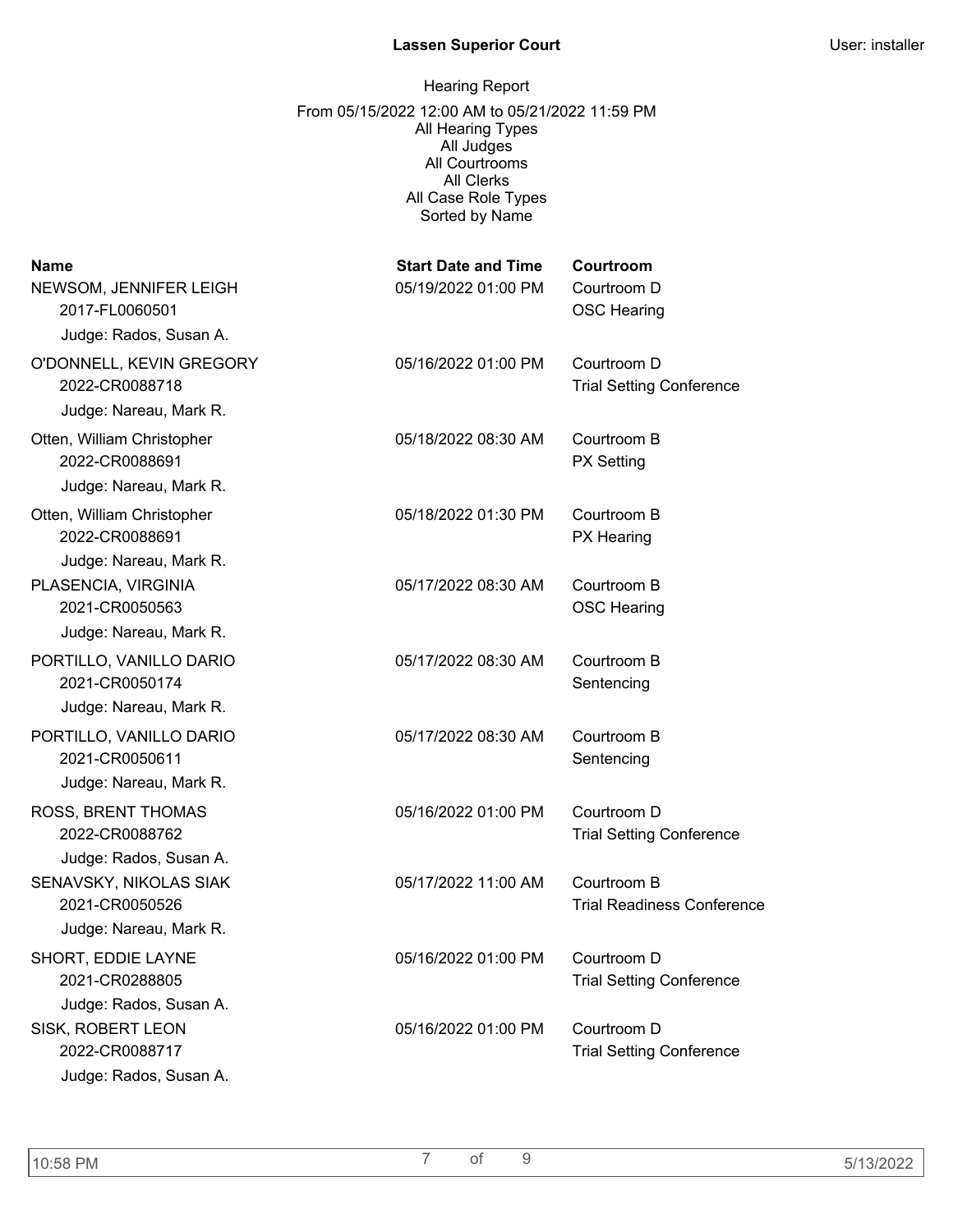| <b>Name</b><br>SKESLIEN, JAYMIE KAY                               | <b>Start Date and Time</b><br>05/20/2022 01:30 PM | Courtroom<br>Courtroom D                          |
|-------------------------------------------------------------------|---------------------------------------------------|---------------------------------------------------|
| 2018-CR0050329                                                    |                                                   | Review: Drug Court/Prop 36                        |
| Judge: Rados, Susan A.                                            |                                                   |                                                   |
| SKESLIEN, JAYMIE KAY<br>2020-CR0050328                            | 05/20/2022 01:30 PM                               | Courtroom D<br>Review: Drug Court/Prop 36         |
| Judge: Rados, Susan A.                                            |                                                   |                                                   |
| Taege, Carl Allen<br>2022-CR0088666                               | 05/18/2022 08:30 AM                               | Courtroom B<br><b>PX Setting</b>                  |
| Judge: Nareau, Mark R.                                            |                                                   |                                                   |
| TAPIA, CHRISTIAN S<br>2013-FL0059702<br>Judge: Rados, Susan A.    | 05/19/2022 01:00 PM                               | Courtroom D<br><b>OSC Hearing</b>                 |
| TAPIA, HEAVYN M                                                   | 05/19/2022 01:00 PM                               | Courtroom D                                       |
| 2013-FL0059702<br>Judge: Rados, Susan A.                          |                                                   | <b>OSC Hearing</b>                                |
|                                                                   |                                                   |                                                   |
| TAPIA, JAMIE DAWN<br>2013-FL0059702                               | 05/19/2022 01:00 PM                               | Courtroom D<br><b>OSC Hearing</b>                 |
| Judge: Rados, Susan A.                                            |                                                   |                                                   |
| TAPIA, SIENNA<br>2013-FL0059702                                   | 05/19/2022 01:00 PM                               | Courtroom D<br><b>OSC Hearing</b>                 |
| Judge: Rados, Susan A.                                            |                                                   |                                                   |
| <b>TAPIA, SILUS S</b><br>2013-FL0059702<br>Judge: Rados, Susan A. | 05/19/2022 01:00 PM                               | Courtroom D<br><b>OSC Hearing</b>                 |
| Taylor, Liana D<br>2022-FL0061211                                 | 05/17/2022 01:00 PM                               | Courtroom D<br>RFO/Motion re DV Restraining Order |
| Judge: Rados, Susan A.                                            |                                                   |                                                   |
| Wilson, Kendal Lynn<br>2022-CR0088784                             | 05/18/2022 08:30 AM                               | Courtroom D<br><b>Court Trial</b>                 |
| Judge: Rados, Susan A.                                            |                                                   |                                                   |
| WOLF, DAVID WAYNE<br>2020-CR0049552                               | 05/17/2022 08:30 AM                               | Courtroom B<br><b>OSC Hearing</b>                 |
| Judge: Nareau, Mark R.                                            |                                                   |                                                   |